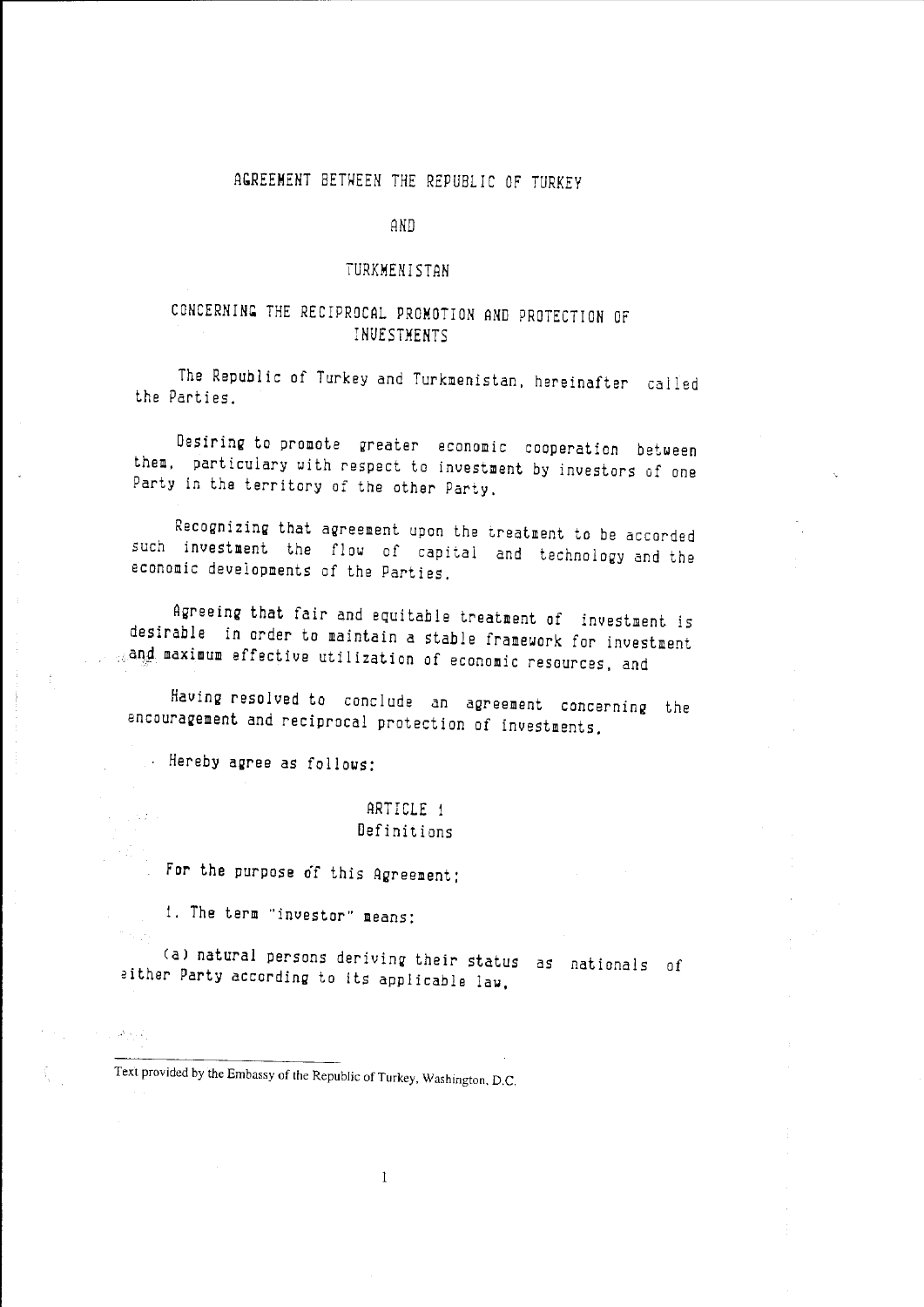CbJ corporations, firms or business associations incorporated or constituted under the law in force of either of the Parties and having their headquarters in the territory of that Party.

2. The term "investment", in conformity with the hosting Party's Laws and Regulations, shall include every kind of asset in particular, but not exclusively:

(i) shares, stocks or any other form of participation in companies,

(ii) returns reinvested, claims to money or any other rights to legitimate performance having financial value related to an investment.

(iii) movable and immovable property, as well as any other rights in rem such as mortgages, liens, pledges and other other similar rights.

(iv) copyrights, industrial and intellectual property rights such as patents, licenses, industrial designs, technical processes, as well as trademarks, goodwill, know-how and other' similar rights,

 $\Box$  (v) business concessions conferred by law or by contract, including concessions to search for, cultivate extract or exploit natural resources on the territory of each Party as defined hereafter.

3. The term "returns" means the amounts yielded by an investment and includes in particular, though not exclusively, profit. interest, and devidens.

4. The term "territory" includes the land boundaries, maritime areas and the continental shelf-delimited by mutial agreement between the parties concerned over which the Party hosting the investment has sovereign rights or jurisdiction in accordance with international law.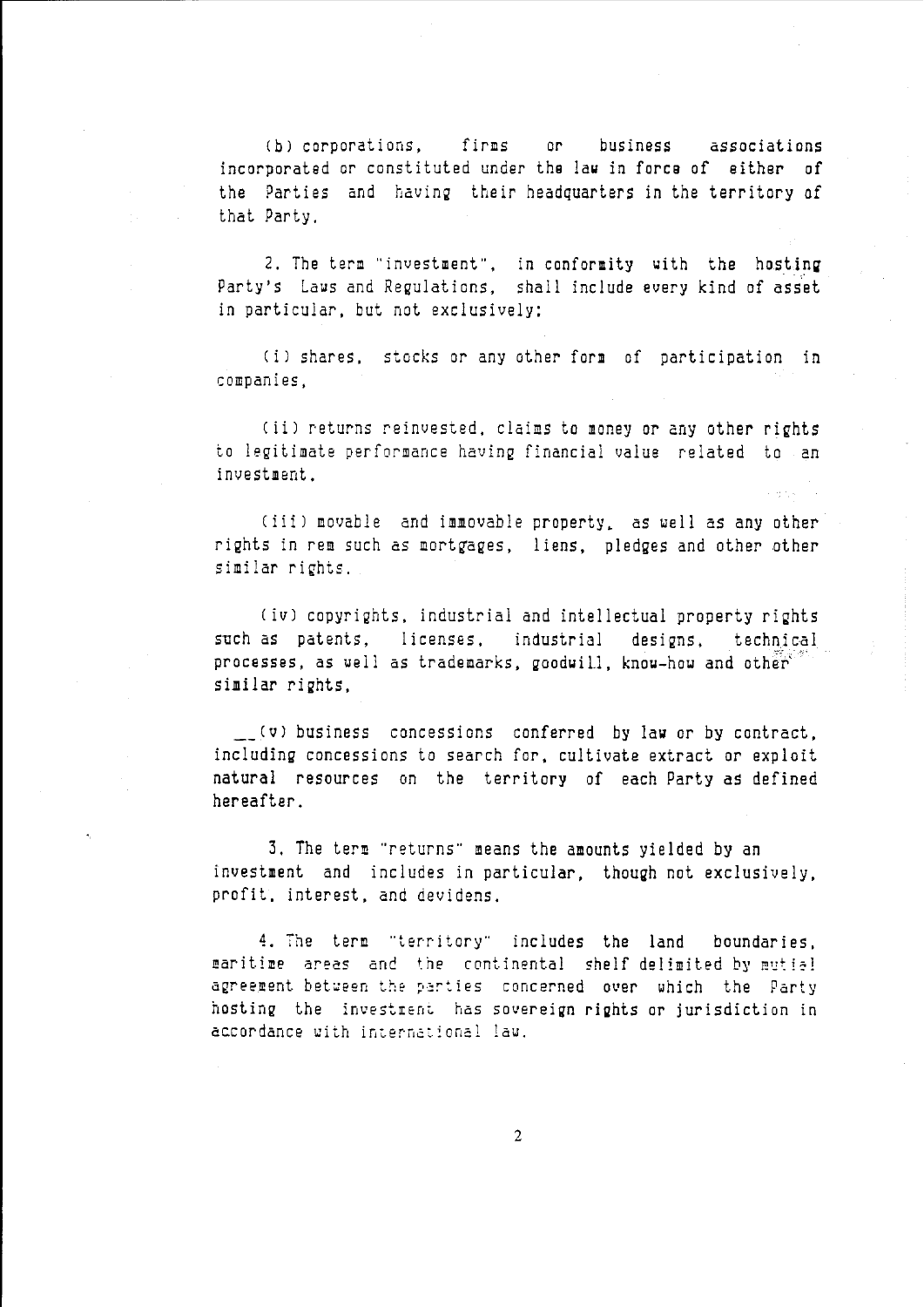#### ARTICLE II Promotion and Protection of Investments

1. Each Party shall permit in its territory investments, and activities associated therewith, on a basis no less favourable than that accorded in similar situations to investments of investors of any third country,within the framework of its Jaws and regulations.

2. Each Party shall accord to these investments, once established, treatment no less favourable than that accorded in similar situations to investments of its investors or to investments of investors of any third country, whichever is the most favourable.

3. Subject to the laws and regulations of the parties relating to the entry, sojourn and employment of aliens;

(al nationals of either Party shall be permitted to enter and remain in the territory of the ather Party (or purposes of establishing, developing, administering or advising on the operation of an investment to which they, or an investor of the first Party that employs them, have committed or are in the process of committing a substantial amount of capital or other resources,

(bl companies which are legally constituted under the applicable laws and regulations of one Party, and which are investments of investors of ather Party, shall be permitted to engage managerial and technical personnel of their choice, regardless of nationality.

4. The provisions of this Article shall have no effect in relation to folloying agreements entered into by either of the Parties.

(a) relating to any existing or future customs unions, regional economic organization or similar international agreements,

 $\mathcal{L}^{\text{max}}_{\text{max}}$  , where  $\mathcal{L}^{\text{max}}_{\text{max}}$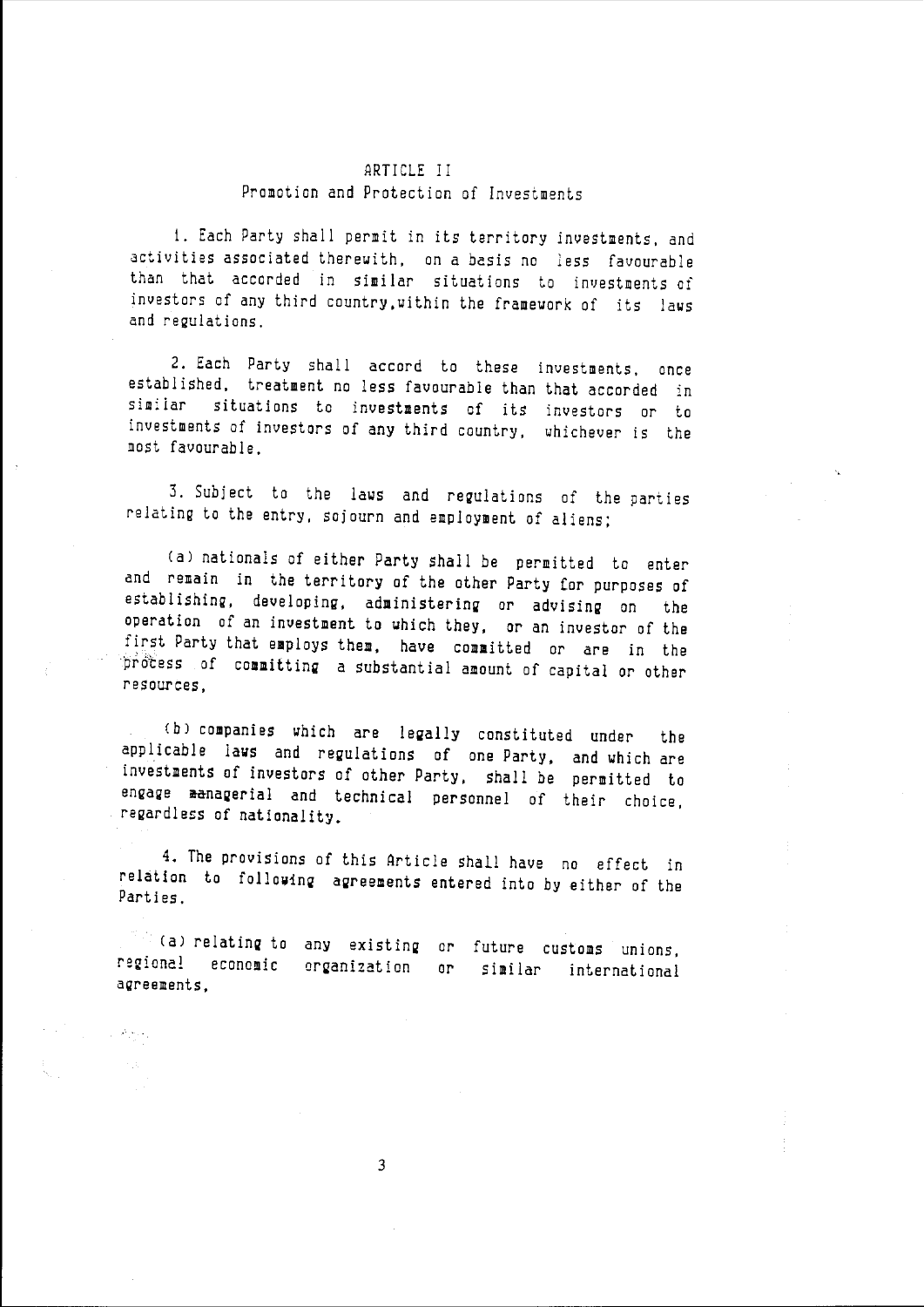(b) relating wholly or mainly to taxation.

# ARTICLE III Expropriation and Compensation

1. investments shall not be expropriated, nationalized or subject directly or indirectly, to measures of similar effect except for a public purpose, in a non-discriminatory manner, upon payment of prompt, adequate and effective compensation, and in accordance with due process of law and the general principles of treatment provided for in Article II of this Agreement.

2. Compensation shall be equivalent to the real value of the expropriated investment before the expropriatory action was taken or became known Compensation shall be paied without delay and be freely transferable as described in para. 2 Article 4.

3. Investors of either Party whose investments suffer losses in the territory of the other Party owing to war, Insurrection, civil disturbance or other similar events shall be accorded by such other Party treatment not less favourable than that accorded to its own investors or the Investors of and third country, whichever is the most favourable treatment, as regards  $_{\text{Sany}}$ 

### ARTICLE IU Repatriation and Transfer

1. Earch Party shall permit in good faith all transfers related to an investment to be made freely and without unreasonable delay into and out of its territory, such transfers<br>include:

- ta) returns.
- (b) proceeds from the sale or liquidation of all or any part of an investment.

)I 1/

 $\mathbf{1}$ 

 $\frac{1}{2}$ 

(c) compensation pursuant to Article III,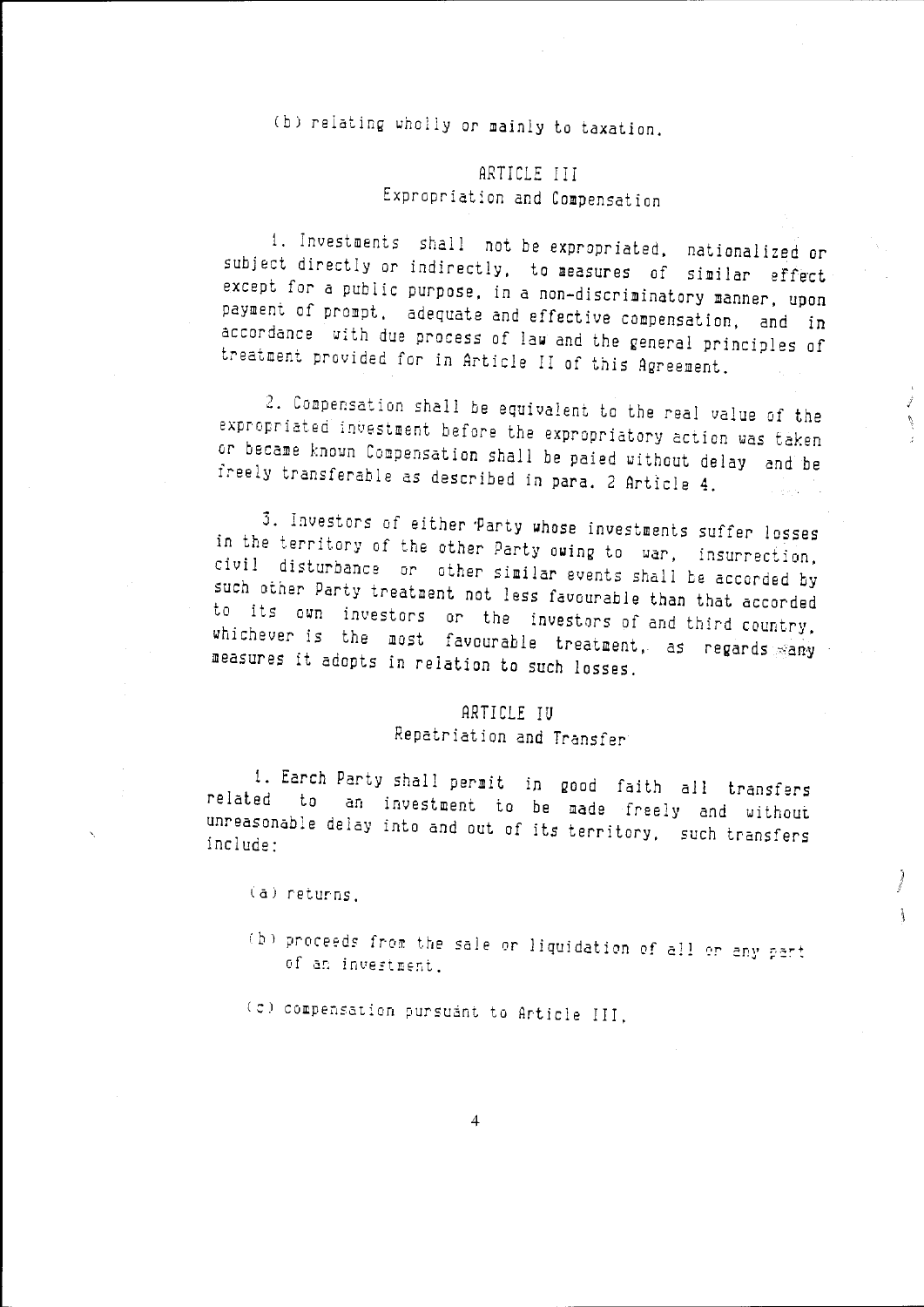(d) reimbursements and inerest payments deriving from loans in connection with investments,

Cel salaries, waQes and other remunerations received by the nationals of one Party who have obtained in the territory of the other Party the corresponding work permits relative to an investment,

(f) payments arising from an investment dispute.

2. Transfer shall be made in the convertible currency in which the investment has been made or in any convertible currency at the rate of exchange in force at the date of transfer, unless otherwise agreed by the investor and the hosting Party,

### ARTICLE U

#### Subrogation

i. If the investment of any investor of one Party is insured against non-commercial risks under a system established by law, any subrogation of the insurer which stems from the terms of the insurance agreement shall be recognized by the other Party.

2. The insurer shall not be entitled to exercise any rights other than the rights which the investor would had been entitled to exercise.

3, Disputes between a Party and an insurer shall be settled in accordance with the privisions of Article UII of this Agreement,

# ARTICLE UI Derogation

This agreement shall not derogate from:

*r,*  I

 $\mathfrak{f}$ 

and the laws and regulations, administrative practices or procedures or administrative or adjudicatory decisions of either Party,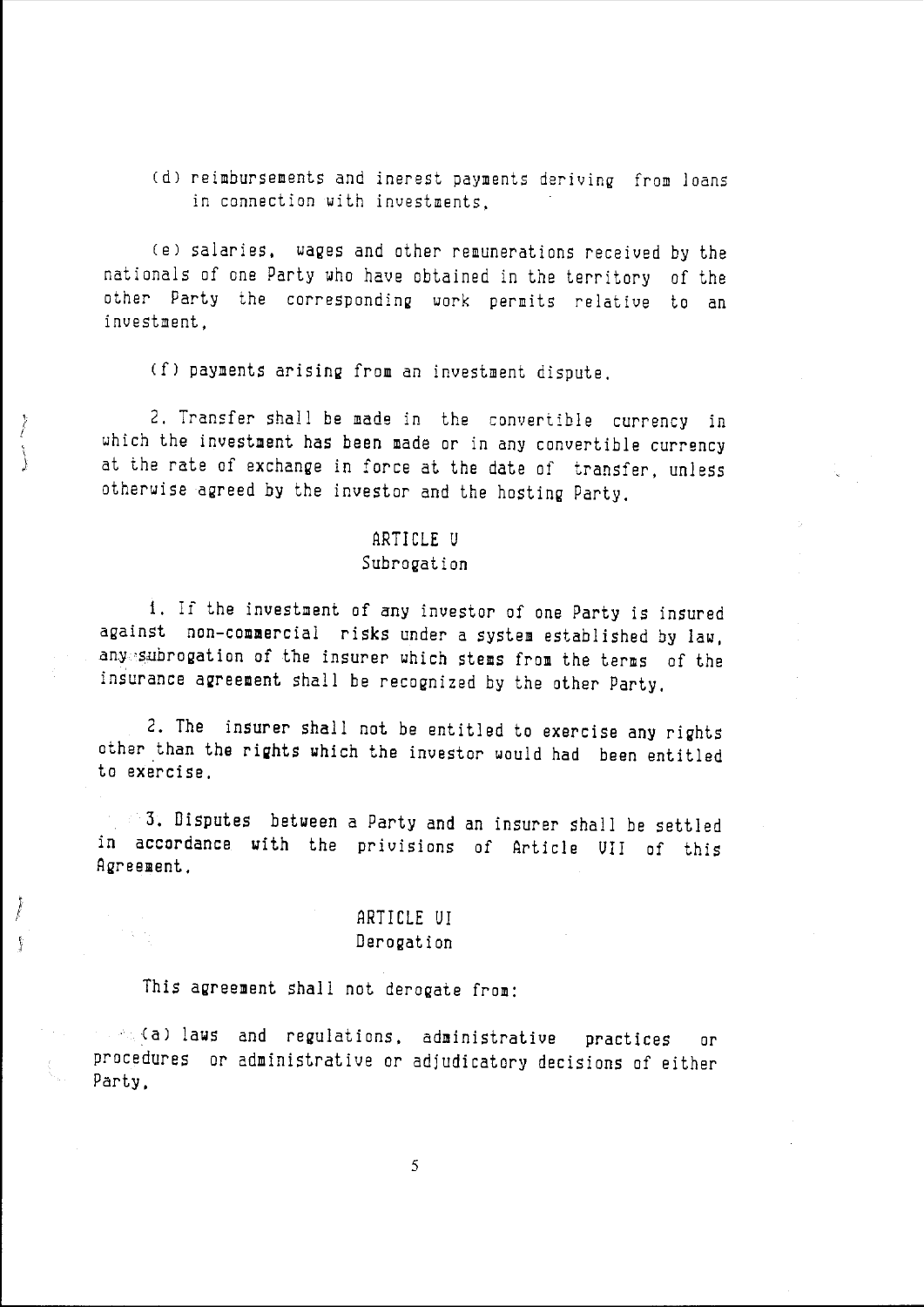(b) inernational legal obligations, or

(c) obligations assumed by either Party, including those contained in an investment agreement or an investment authorization.

that entitle investments or associated activities to treatment more favourable than that accorded by this Agreement in like situations.

### ARTICLE UII Settlement of Disputes Betueen One Party and Investors of the Other Party

1. Disputes betueen one of the Parties and one investor of the other Party, in connection witn his investment, shall be notified in uriting, including a detailed information, by the investor to the recipient Party of the investment. As far as possible, the investor and the concerned Party shall endeavour to settle these disputes by consultations and negotiotions in good faith.

2. If these desputes cannot be settled in this uay within six months follouing the date of the written notification mentioned in paragraph 1, the dispute can be submitted, as the investor may choose. to:

Cal The International Center for Settlement of Investment Disputes (ICSID) set up by the "Convention on Settlement of Investment Disputes Between States and Nationals of other States", (in case both Parties become signatories of this Convention.)

(b) an ad hoc court of arbitration laid down under the Arbitration Rules of Procedure of the United Nations Commission for International Trade Law (UNCITRAL), (in case both parties are members of U.N.)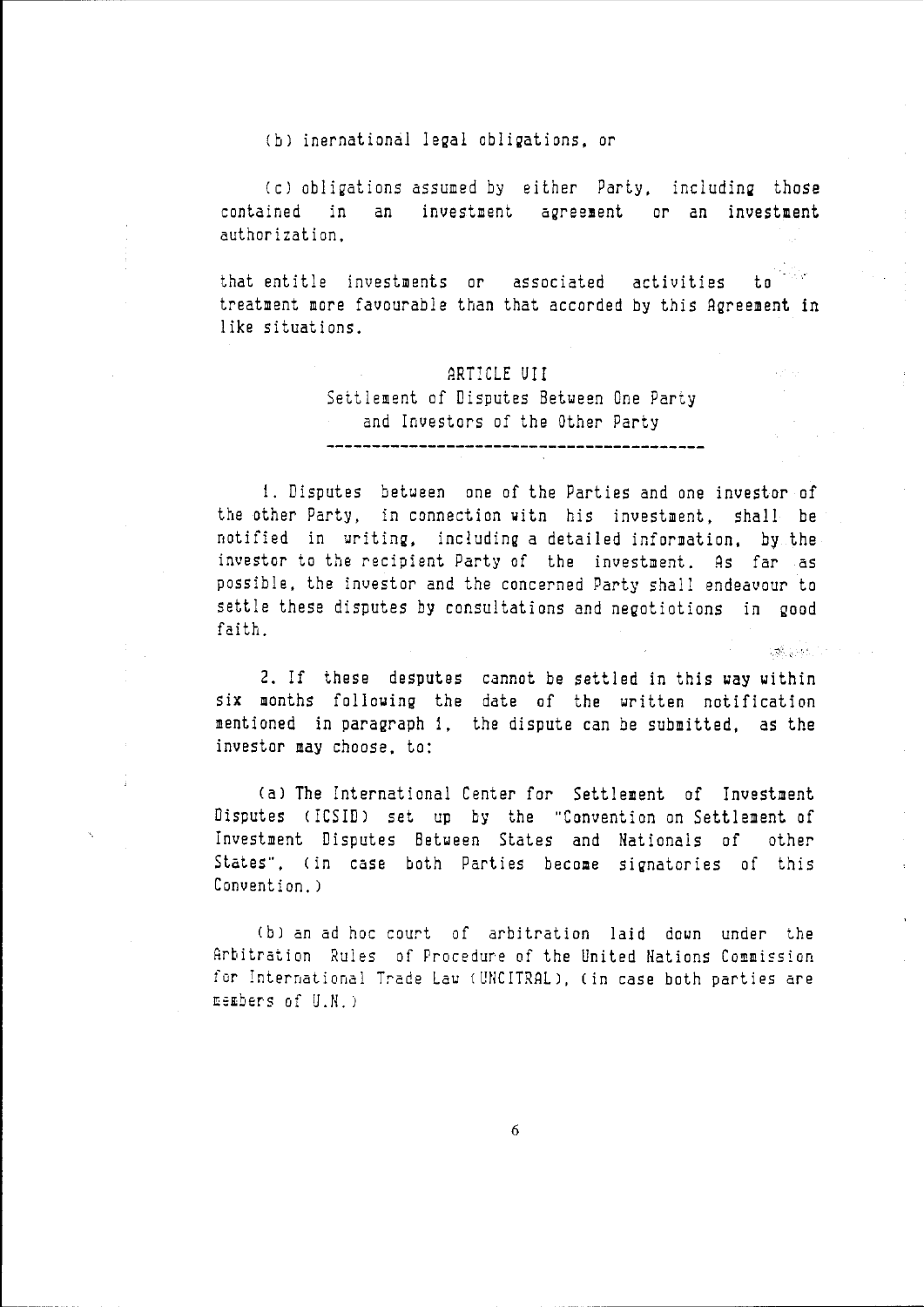Ccl the Court of Arbitration of the Paris Inernational Chamber of Commerce,

provided that, if the investor concerned has brought the dispute before the courts of justice of the Party that is a party to the dispute and a final award has not been rendered within one year.

3. The arbitration awards shall be final and binding for all parties in dispute. Each Party commits itself to execute the award according to its national law.

# ARTICLE UIII Settlement of Disputes Between the Parties

------------------------------------------

i. The Parties shall seek in good faith and a spirit of cooperation a rapid and equitable solution to any dispute between them concerning the interpritation or application of this Agreement. In this regard, the Parties agree to engage in direct and and a eaningful negotiations to arrive at such solutions. If the Parties cannot reach an agreement within six months after the beginning of dispute between themselves through the foregoing procedure, the dispute may be submitted, upon the request of either Party, to an arbitral tribunal of three members.

2. Within two months of receipt of a request, each Party shall appoint an arbitrator. The two arbitrators shall select a third arbitrator as Chairman, who is a national of a third State. In the event either Party fails to appoint an arbitrator within the specified time, the other Party may request the President of the International Court of Justice to make the appointment.

3. If both arbitrators cannot reach an agreement about the choice of the Chairman within two months after their appointment, the Chairman shall be appointed upon the request of either Party by·the President of the International Court of Justice.

4. If, in the case specified under paragraph (2) and (3) of this Article, the President of the Inernational Court of Justice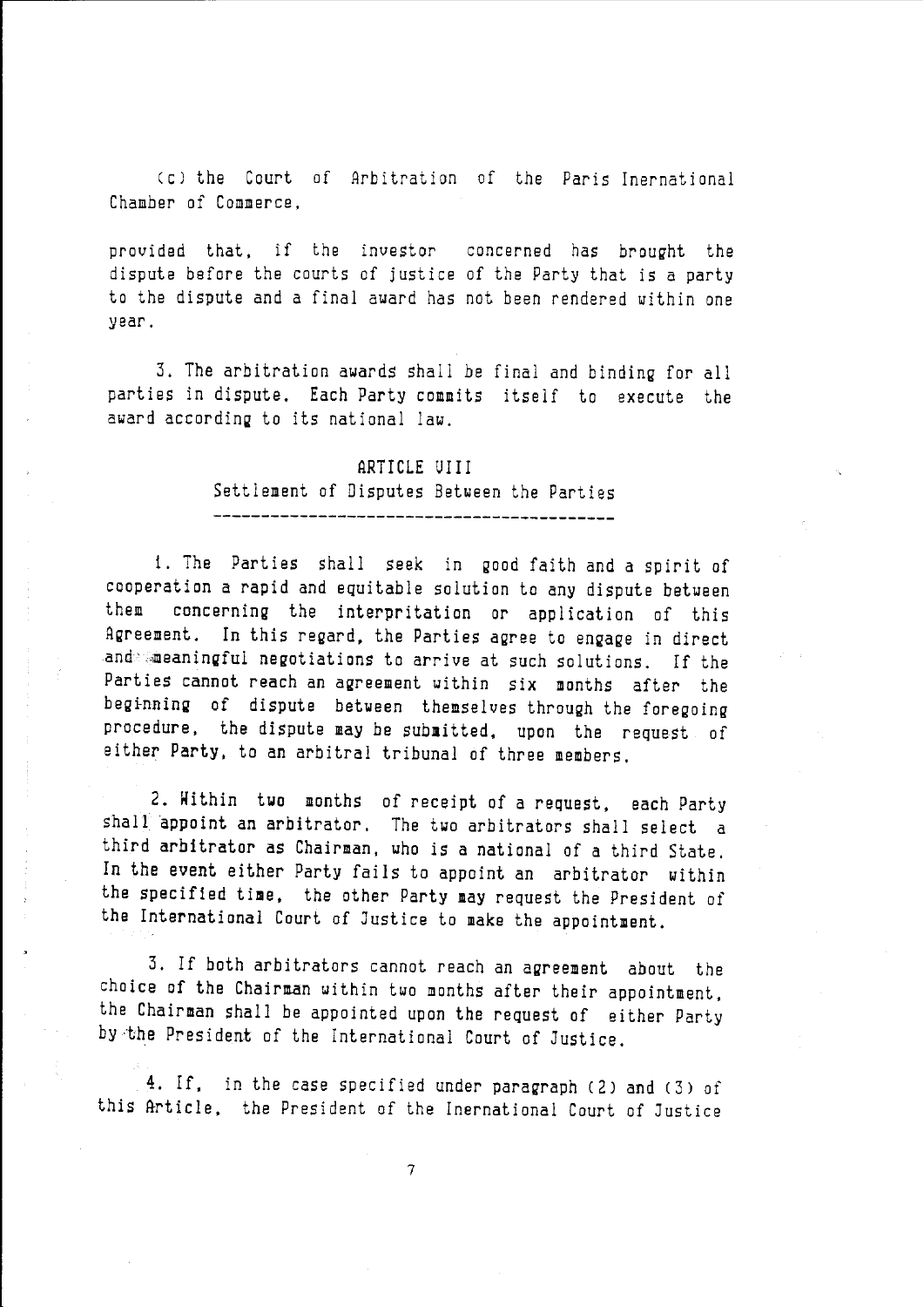is prevented from carrying out the said function or if he is a national of either Party, the appointment shall be made by the Vice-President, and if the Vice-President is prevented **from**  carryinQ out the said function or if he is a national of either Party, the appointment shall be made by the most senior member of the Court who is not a national of either Party,

5. The tribunal shall have three months from the date of the selection of the Chairman to aQree upon rules of procedure consistent with the other provisions of this aQreement. In the absence of such aereement, the tribunal shall request the President of the International Court of Justice to designate rules of procedure, taking into account generally recognized rules of international arbitral procedure.

6, Unless otherwise a2reed, all submissions shall be made and all hearings shall be completed within eight months of the date of selection of the third arbitrator, and the tribunal shall render its decision with two months after the date of the final submissions or the date of the closing of the hearings, whichever is later. The arbitral tribunal shall reach its decisions, which shall be final and bindinQ, by a majority of votes. ਲੀ ਹਾਲ ਜਾਂ

7. Expenses incurred by the Chairman, the other arbitrators, and other costs of the proceedinQs shall be paid for equally by the Parties. The tribunal may, houever, at its discretion, decide that a hieher proportion of the costs be paid by one of the Parties.

 $\frac{1}{4}$ 

8. A dispute shall not be submitted to an international arbitration court under the provisions of *this* Article, if the same dispute has been broueht before another international arbitration court under the provisions of Article vii and is still before the court. This will not impair the engagement in direct and meaninefu! neeotiations between both Parties.